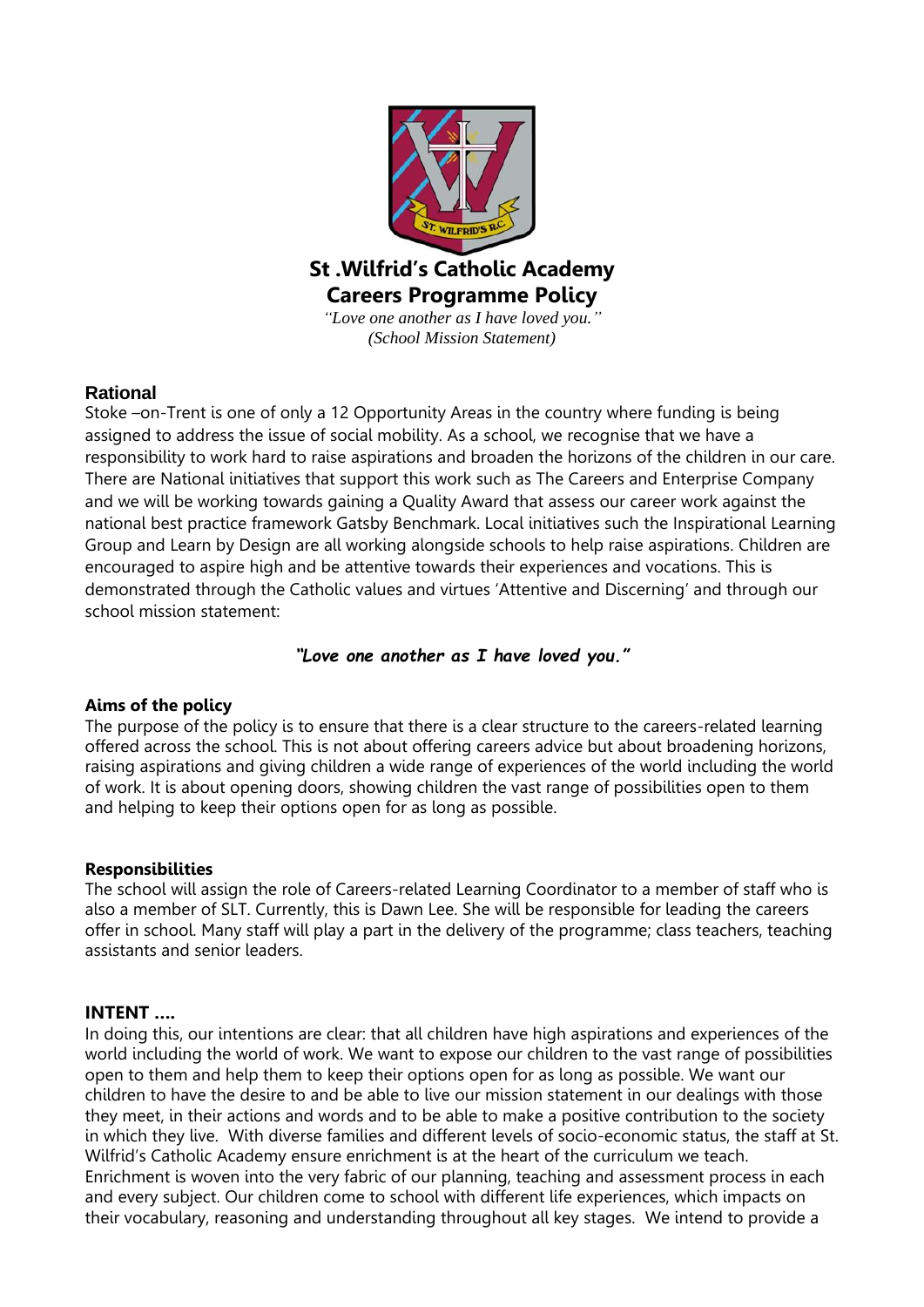termly trips and visits to broaden their horizons and to help children develop an understanding about the world in which. We want to prepare all our children for the next stages in their educational careers as well as allow them to develop their aspirations for adult life.

### **IMPLEMENTATION…**

Implementing a whole school holistic approach towards a Careers Programme is seminal for our children. All staff are committed to their role in motivating and inspiring both children and families, by helping them to see a future to which they can aspire and feel that it is achievable. The implemented and embedded 'Careers Programme' demonstrates how our curriculum enables children to make links with what they are learning in the classroom to life beyond school.

We utilise our local area well, to help us build on experiences available for our children to thrive. We have excellent relationships with our parish church, shops and businesses, all of which contribute to our unique curriculum throughout the year.

As much as possible, we take our children out of the local area, to provide them with rich learning experiences that they are able to talk about with their friends and families and make links with their learning in school.

Artists, governors, musicians and engineers work with our children throughout the year to enrich their experiences and help them acquire skills and begin to form their aspirations for their future. The activities we offer are:

- Invite volunteers from the world of work to visit and chat with children
- Deliver career-related learning programmes that help children connect their subject

There are a number of partners who help us achieve this career-related learning, including,

- Keele University
- Parish Priest
- St Margret Ward Academy
- Inspirational Learning Group
- Learn by Design

## **IMPACT**

In doing this, our impact is clear: to raise aspirations and broaden horizons. Children will know and articulate how learning in the classroom can affect their future. Teachers and staff work hard to plan a broad and balanced curriculum which is expertly delivered to ensure a child's entire school experience enables them to develop a deep body of knowledge which will see them through to further study, work and a successful adult life in whatever they choose. When our children leave us, as well as being ready for a KS3 curriculum, they have a wealth of transferrable skills which have been developed throughout their time at primary school in an inclusive and nurturing environment. We are proud that once the children from St. Wilfrid's Catholic Academy have left, they are faith-filled and ready to make a positive contribution to society; have been supported through their transition; have been exposed to rich vocabulary and have high aspirations and self-belief all through the delivery of career related learning.

This policy was agreed by staff on:

This policy will be approved by the Academy Committee on: 19th November 2019